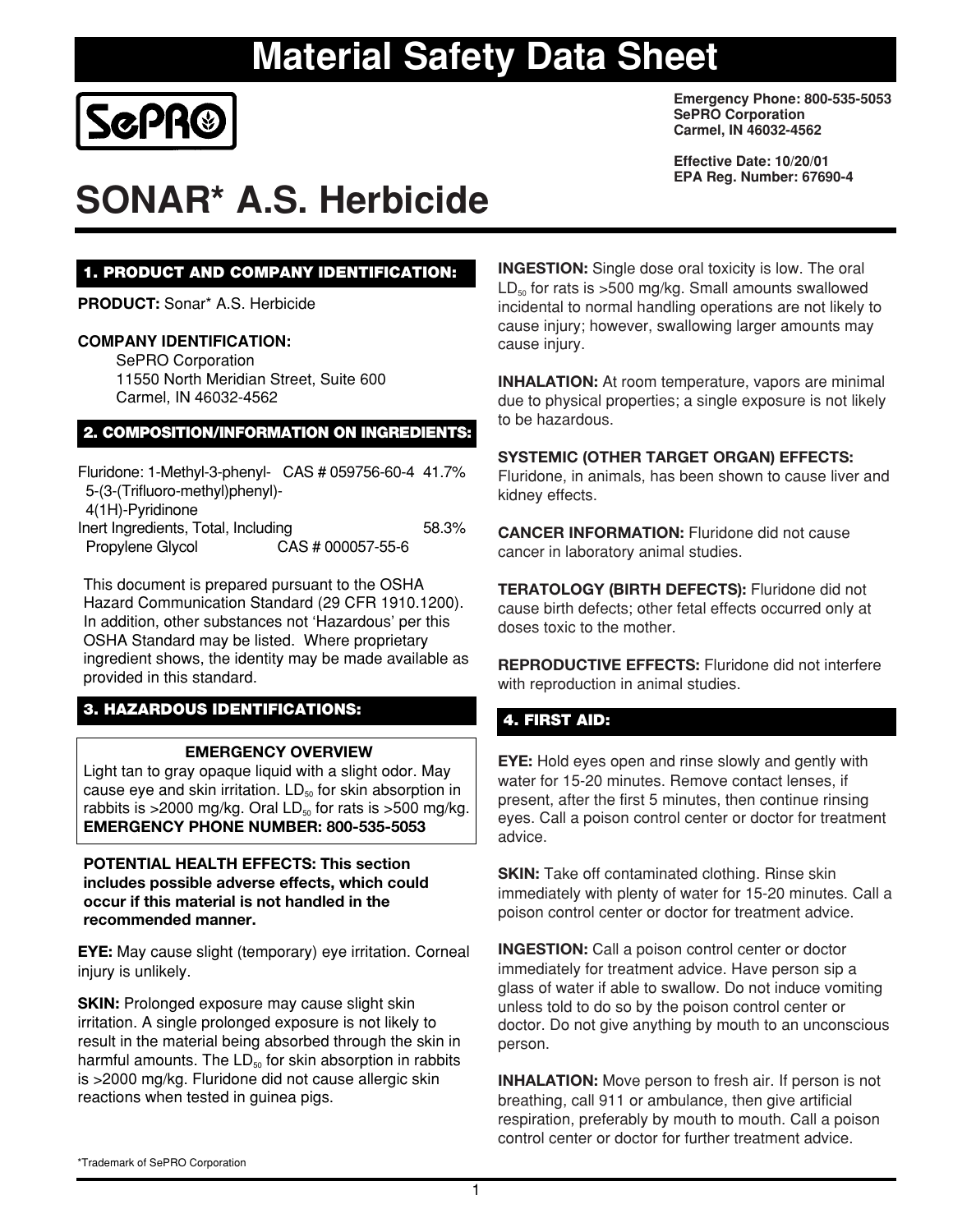

# **SONAR\* A.S. Herbicide**

**NOTE TO PHYSICIAN:** No specific antidote. Supportive care. Treatment based on judgment of the physician in response to reactions of the patient.

# **5. FIRE FIGHTING MEASURES:**

**FLASH POINT:** 200°F (93.3°C) **METHOD USED:** SCC

### **FLAMMABLE LIMITS:**

**LFL:** Not applicable **UFL:** Not applicable

**EXTINGUISHING MEDIA:** Product is a water-based suspension and will not burn. If product is involved in a fire and the water evaporates, use a water fog,  $CO<sup>2</sup>$ , dry chemical or foam as extinguishing methods.

**FIRE AND EXPLOSION HAZARDS:** This product will not burn until a sufficient amount of water has evaporated. At this point, the product will exhibit the flammability characteristics of the organic portion of this formulation. Keep unnecessary people away; isolate the hazard area and deny unnecessary entry. Highly toxic fumes are released in fire situations.

**FIREFIGHTING EQUIPMENT:** Wear positive-pressure, self-contained breathing apparatus and full protective clothing.

# **6. ACCIDENTAL RELEASE MEASURES:**

# **ACTION TO TAKE FOR SPILLS AND LEAKS:** Use

absorbent material to contain and clean up small spills and dispose as waste. Report large spills to CHEMTREC and consult SePRO Corporation for assistance. Prevent runoff.

# **7. HANDLING AND STORAGE:**

### **PRECAUTIONS TO BE TAKEN IN HANDLING AND**

**STORAGE:** Keep out of reach of children. Harmful if swallowed, absorbed through the skin, or inhaled. Avoid breathing spray mist or contact with skin, eyes, or clothing. Wash thoroughly with soap and water after handling. Wash exposed clothing before reuse.

#### **8. EXPOSURE CONTROLS/PERSONAL PROTECTION:**

These precautions are suggested for conditions where the potential for exposure exists. Emergency conditions may require additional precautions.

**Emergency Phone: 800-535-5053 SePRO Corporation Carmel, IN 46032-4562**

**Effective Date: 10/20/01 EPA Reg. Number: 67690-4**

**EXPOSURE GUIDELINES:** Propylene Glycol: AIHA WEEL is 50 ppm total, 10 mg/M<sup>3</sup> aerosol only.

**ENGINEERING CONTROLS:** Provide general and/or local exhaust ventilation to control airborne levels below the exposure guidelines.

#### **RECOMMENDATIONS FOR MANUFACTURING, COMMERCIAL BLENDING, AND PACKAGING WORKERS:**

**RESPIRATORY PROTECTION:** Atmospheric levels should be maintained below the exposure guidelines. If respiratory irritation is experienced, use a NIOSH approved air-purifying respirator.

**SKIN PROTECTION:** Use gloves impervious to this material when prolonged or frequently repeated contact could occur.

**EYE/FACE PROTECTION:** Use safety glasses.

**APPLICATORS AND ALL OTHER HANDLERS:** Refer to the product label for personal protective clothing and equipment.

# **9. PHYSICAL AND CHEMICAL PROPERTIES:**

**BOILING POINT:** (@ 1 atmosphere ) 212°F (100°C) **SOLUBILITY IN WATER:** Disperses in water **VAPOR PRESSURE:** Approximately 2.3 mmHg @ 25°C **SPECIFIC GRAVITY:** 1.15 @ 25°C **APPEARANCE:** Light tan to gray opaque liquid **ODOR:** Slight **pH:** (aqueous 50/50) 8.45

# **10. STABILITY AND REACTIVITY:**

**STABILITY:** Stable under normal storage conditions.

**INCOMPATIBILITY:** (Specific materials to avoid) Avoid freezing.

**HAZARDOUS DECOMPOSITION PRODUCTS:** If water evaporates, residues may product harmful vapors under fire conditions.

**HAZARDOUS POLYMERIZATION:** Not known to occur.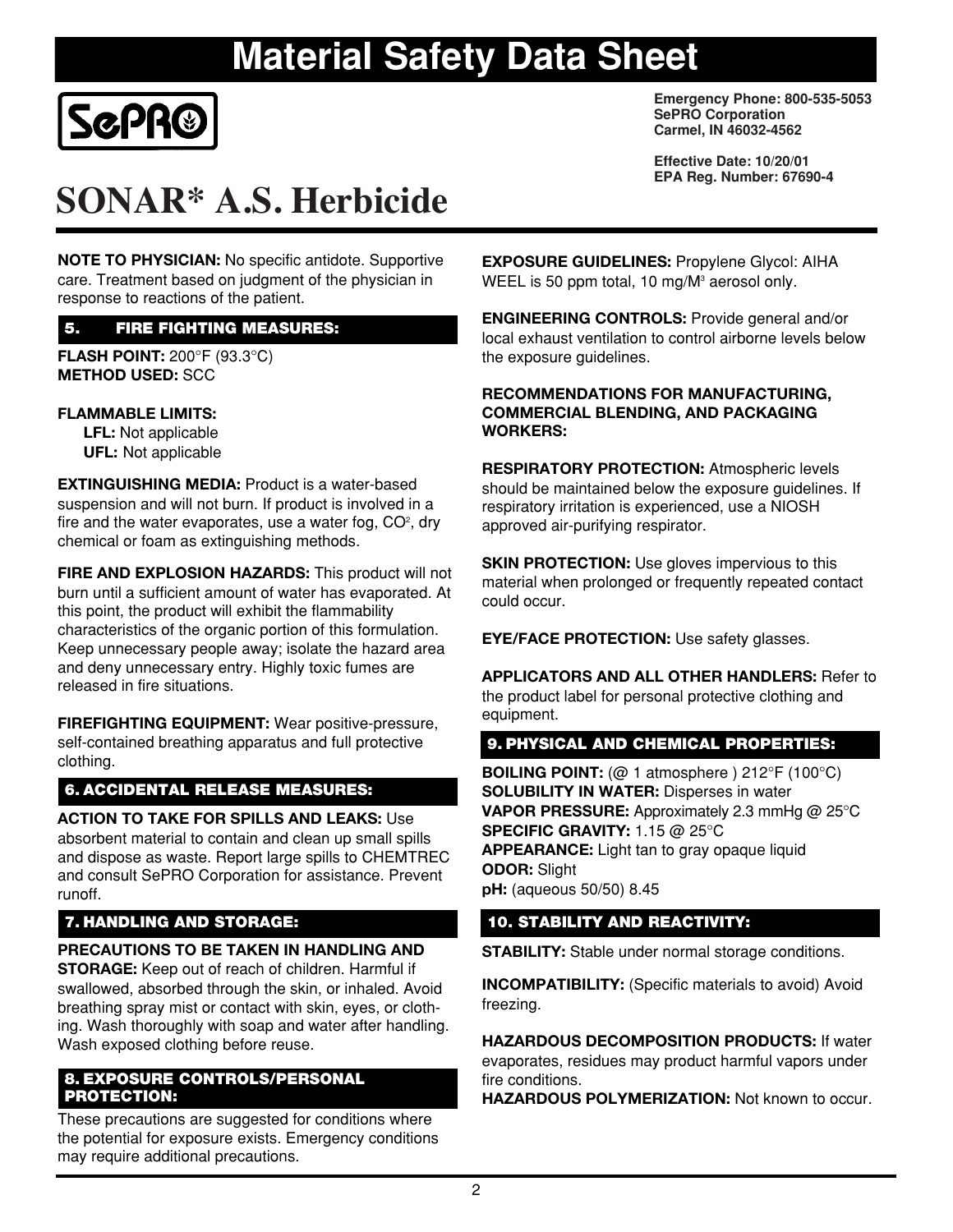

# **SONAR\* A.S. Herbicide**

# **11. TOXICOLOGICAL INFORMATION:**

**MUTAGENICITY:** For fluridone, in-vitro mutagenicity studies were predominantly negative and animal mutagenicity studies were negative.

# **12. ECOLOGICAL INFORMATION:**

Follow label use directions carefully so as to avoid adverse effects on non-target organisms. In order to avoid impact on threatened or endangered aquatic plant or animal species, users must consult their state fish and game agency or the U.S. Fire and wildlife Service before making applications. Do not contaminate water when disposing of equipment wash waters. Trees and shrubs growing in water treated with Sonar A.S. may occasionally develop chlorosis. Do not apply in tidewater or brackish waters. Low rates should be used in shallow areas where the water depth is considerably less than the average depth of the entire treatment site, for example shallow shoreline areas.

# **13. DISPOSAL CONSIDERATIONS:**

**DISPOSAL:** Do not contaminate water, food, or feed by storage or disposal. Wastes resulting from the use of this product may be disposed of on site per label use directions or at an approved waste disposal facility. Follow all local, state, and federal requirements for disposal.

# **14. TRANSPORT INFORMATION:**

For DOT regulatory information, if required, consult transportation regulations, product shipping papers, or your SePRO Corporation representative.

# **15. REGULATORY INFORMATION:**

**NOTICE:** The information herein is presented in good faith and believed to be accurate as of the effective date shown above. However, no warranty, express or implied, is given. Regulatory requirements are subject to change and may differ from one location to another; it is the buyer's responsibility to ensure that its activities comply with federal, state or provincial, and local laws. The following specific information is made for the purpose of complying with numerous federal, state or provincial, and local laws and regulations.

**Emergency Phone: 800-535-5053 SePRO Corporation Carmel, IN 46032-4562**

**Effective Date: 10/20/01 EPA Reg. Number: 67690-4**

### **U.S. REGULATIONS**

**SARA TITLE III, SECTION 313**: To the best of our knowledge, this product contains no chemical subject to SARA Title III, Section 313 supplier notification requirements.

**SARA HAZARD CATEGORY:** This product has been reviewed according to the EPA "Hazard Categories" promulgated under Sections 311 and 312 of the Superfund Amendments and Reauthorization Act of 1986 (SARA Title III) and is considered, under applicable definitions, to meet the following categories:

An Immediate Health Hazard A Delayed Health Hazard

### **NATIONAL FIRE PROTECTION ASSOCIATION (NFPA**

**701):** (4=Extreme; 3=High; 2=Moderate; 0=Insignificant)

**Health** Flammability 0 Reactivity: 0

**STATE RIGHT-TO-KNOW:** The following product

components are cited on certain state lists as mentioned. Non-listed components may be shown in Section 1 of the MSDS.

| Chemical Name                         | <b>CAS Number</b> | List            |
|---------------------------------------|-------------------|-----------------|
| Propylene Glycol<br>(1,2-Propanediol) | 000057-55-6       | PA <sub>1</sub> |

PA1=Pennsylvania Hazardous Substance (present at >/= to 1.0%).

**TOXIC SUBSTANCES CONTROL ACT (TSCA):** All ingredients are on the TSCA inventory or are not required to be listed on the TSCA inventory.

### **OSHA HAZARD COMMUNICATION STANDARD:** This

product is a "hazardous Chemical" as defined by the OSHA Hazard Communication Standard (29 CFR 1910.1200).